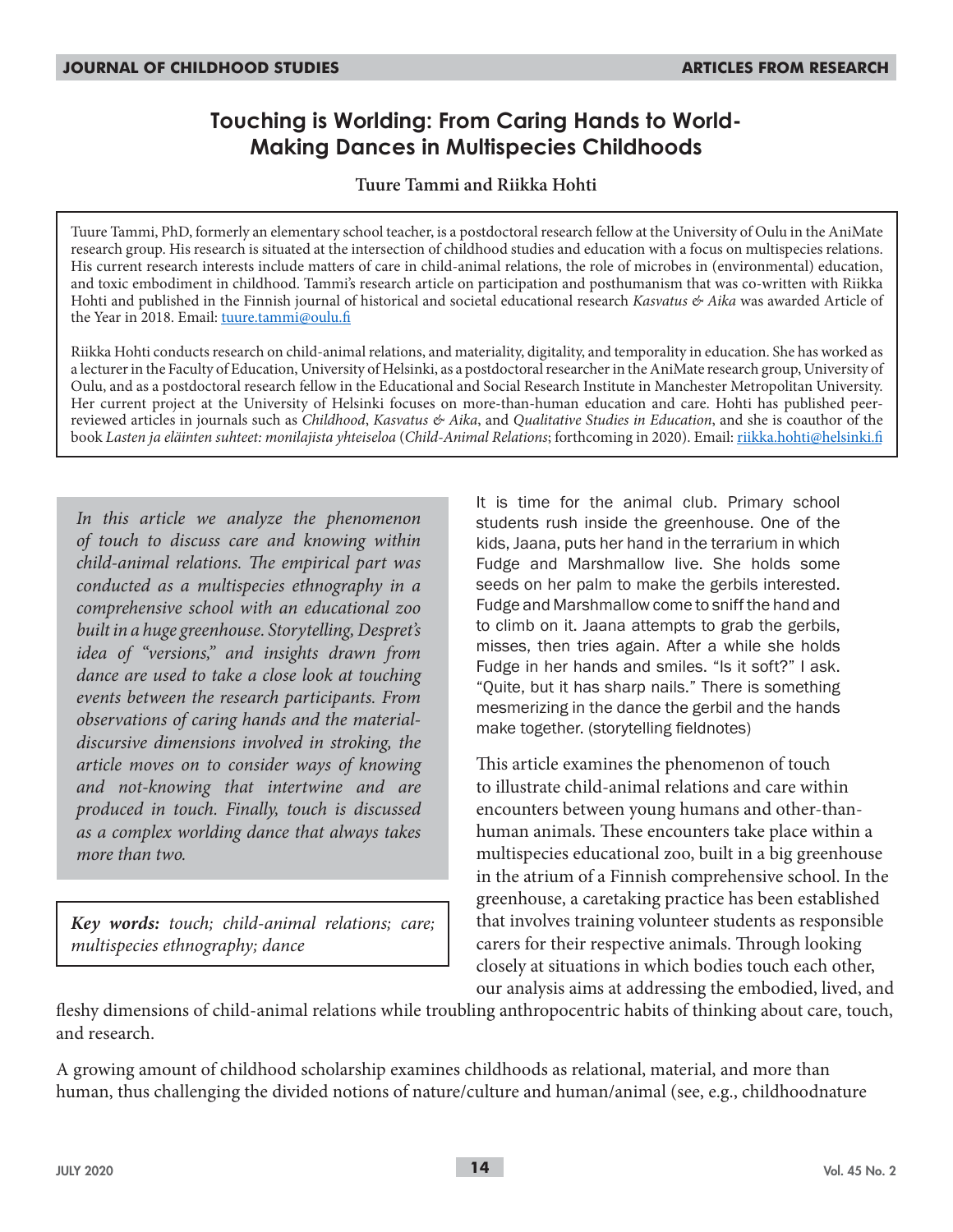scholarship, Cutter-McKenzie-Knowles et al., 2018; Taylor & Pacini-Ketchabaw, 2018). We have previously analyzed engagements between children and other animals in the greenhouse, theorizing childhood, childanimal relations, and care beyond essentializing "natural" and innocent imaginaries (Hohti & Tammi, 2019). Following the premise of human nature as an interspecies relationship presented by Anna Tsing (2012) and Richard Grusin (2015), we presented the concept of *multispecies childhood* that entails defining human childhood through connections and interdependencies among species rather than through the distinction between humans and other animals (Hohti & Tammi, 2019). In this paper we build on this empirical and conceptual work by focusing on multispecies bodies and touch. What a body can do and become is a central question in the current body and affect theory (Blackman, 2012; Despret, 2016; Manning, 2007, 2014), one that needs to be thought along with the complexities of lived bodily connections. In the words of feminist scholar Maria Puig de la Bellacasa (2017), dealing with noninnocent care requires hands-on "impure involvement" in the world.

Our analysis draws on Spinozian-Deleuzian conceptualizations of the body as processual, emerging from relationality, always in movement or in a "becoming" state, and more than human (Blackman, 2012; Manning, 2007). Our approach to the interspecies encounters between humans and other animals in the greenhouse is informed by the more-than-human ethics of care presented by Puig de la Bellacasa (2017), who theorizes care as consisting of three necessarily coexisting dimensions: the material (embodied) dimension of labour, the affective dimension, and the ethico-political dimension. The tensions between these three layers give her concept of care its critical edge: for her, care is always noninnocent. Crucially, these theories urge us to move from asking what a body is, to what it does and can do in situated practices—to an emphasis on the capacities of the body to affect and to become affected (Blackman, 2012; Despret, 2014; Manning, 2007, 2014).

Puig de la Bellacasa (2017) notes that there is a specific promise in touch about embodied modes of thinking and knowing, modes that would be "in touch" with materiality and thus not restricted to the otherwise dominant visual and linguistic forms of meaning making. Similarly, this promise emerges in discourses regarding various dance forms, such as tango (Manning, 2007) and contact improvisation (Paxton, 1993; Turner, 2010). Moreover, touch is also a phenomenon deeply related to politics and ethics. For Karen Barad (2012), touching involves the inseparable dimensions of physicality, virtuality, affectivity, and emotions, and moreover, touch is a matter of ethics through her notion of response-ability:

Touching, sensing, is what matter does, or rather, what matter is: matter is condensations of responseability. Touching is a matter of response. Each of "us" is constituted in response-ability. Each of "us" is constituted as responsible for the other, as the other. (Barad, 2012, p. 215)

Thus, knowing does not come from observing the world from a distance but from engagement with(in) it. Donna Haraway (2008) speaks about "critters" being involved in co-making of worlds in the processes of *worlding*, in which the question of who gets to live and die and how are at stake. World, in other words, is a verb or a gerund—worlding—an ongoing, more-than-human patterning through which species and their histories meet, and in which possibilities for invention, speculation, proposal, response are opened.

In the context of dance, specifically contact improvisation, touch has been regarded as potentially offering emancipatory possibilities through developing sensations and reflexes required for overcoming the restricted identifications available (Paxton, 1993; Turner, 2010). Importantly, in Steve Paxton's thinking (Paxton, 1993; Turner, 2010) , improvisation moves toward new embodied modes of knowledge through orienting to that which is not yet known. This definition of improvisation emphasizes experimentation with the changing physical environment with appropriate placement and energy.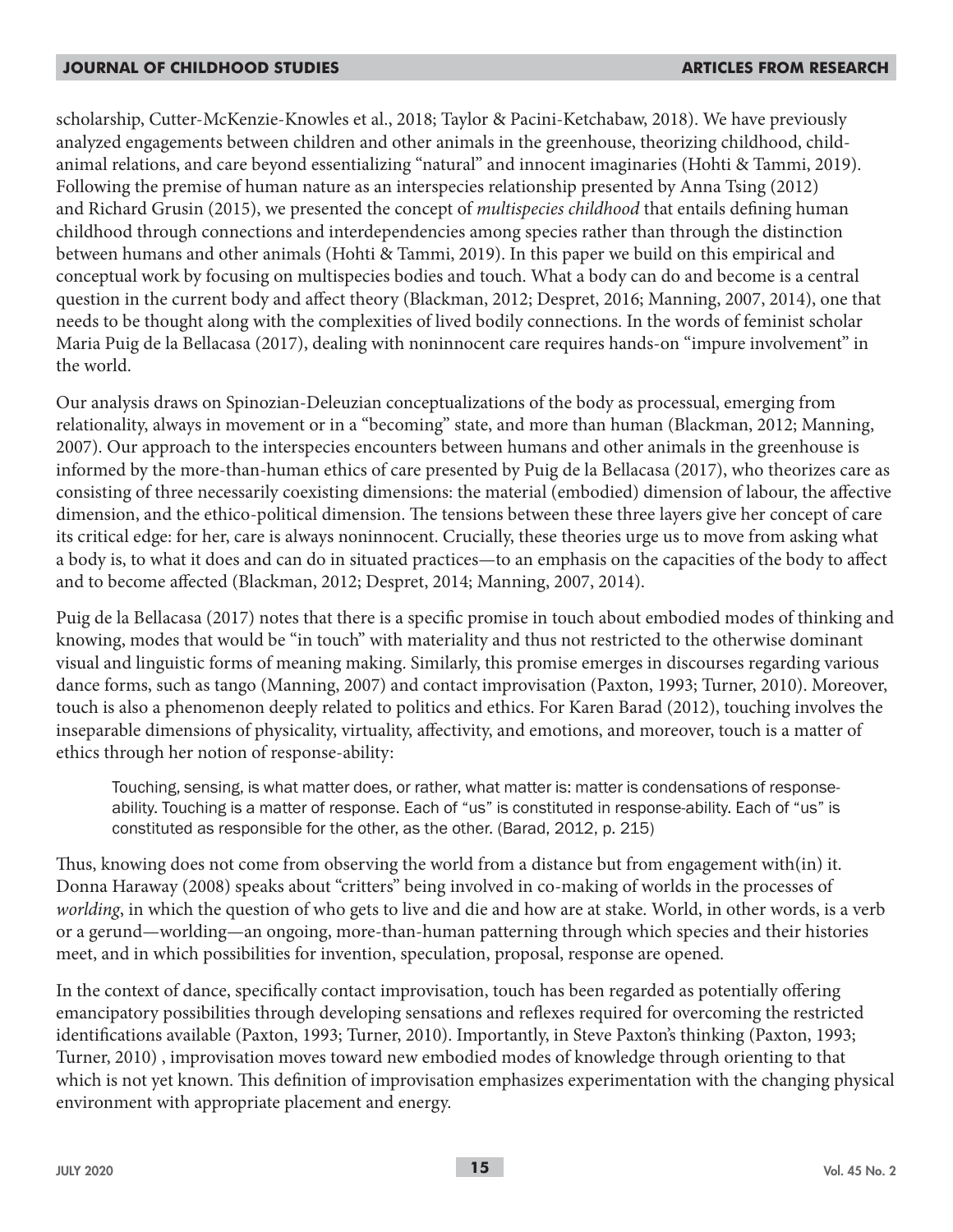In her theorization of touch through the metaphor of tango, Erin Manning (2007) points out how this dance is historically linked with national identity and cultural territory. However, these striations are continuously worked on by the dimension of not knowing involved in touching itself. Touch also necessarily affects and changes those involved in touching: After having touched or having been touched, we will literally never be the same again, even if the shift is sometimes microscopic, as we will discuss later. Touch is thus directed toward bodies and worlds yet to come, and its improvisational and responsive nature entails that the futures present in touch are never fully settled (Manning, 2007).

The relation between the possibility of embodied knowing and the stance of not knowing is the creative tension underpinning our exploration of touch in a multispecies context. In what follows, we will first describe the context of our research—the school greenhouse zoo—and our storytelling approach. Then we will take a closer look at the noninnocent practices of care among the human-animal relations in the greenhouse, specifically, selected touching events that involve gerbils and their young caretakers.

## **Multispecies ethnography: Storying, touching, and being touched**

As part of a larger multispecies ethnographic research study, we spent five months (two days a week) with a group of young people, other animals, and school staff in a comprehensive school located in a suburb in southern Finland. The school houses one of the biggest educational greenhouses in the Nordic countries, complete with all the technology required to create a subtropical climate in the middle of the surrounding arctic environment. Established in the 1990s and first used as a rescue facility for homeless pets, the greenhouse has evolved into an unofficial educational zoo inhabited by both rescue animals and purchased ones and the offspring of both. The school is located in a disadvantaged, largely immigrant-background suburb, which is why the municipality directs the school some extra funding for the greenhouse, according to the so-called positive discrimination policy.

During the fieldwork period, the greenhouse inhabitants included some 40 bigger other-than-human animals such as turtles, rabbits, a parrot, a dove, cockatiels, a green iguana, a water dragon, a corn snake, mice, guinea pigs, gerbils, a rooster, and a hen. There were also smaller critters such as stick insects, ants, snails, mealworms, and flies. Plants included tropical fruit trees, jacarandas, hibiscuses, and more. Some other-than-human animals (such as the chicken and iguana) moved relatively freely around in the greenhouse, while most of them were in cages and terrariums. The birds mostly flew around and sat on beams close to the glass ceiling. The doors of the greenhouse were open to visitors, but an inner circle of some 20 students (aged 13–16) liked to spend most of their free time in the greenhouse. The young students appointed as caretakers of the other animals were mentored by two biology teachers, Armi and Taina. Some of the secondary school students also were leading socalled animal clubs, which were afternoon clubs for smaller children, aged 8–12. Often, no adults were present in the greenhouse. The young people spent time there on their own, taking full responsibility for feeding, cleaning, and other daily tasks related to maintaining the greenhouse and taking care of the other-than-human animals.

Our fieldwork made us engage with a stream of stories told by the children and the teachers about the inhabitants of the greenhouse. We quickly adopted storytelling as our primary way of writing fieldnotes and analysis, of which examples are shown in this article. In practice, during our field work, we would spend time in the greenhouse and listen, wander around, make contact with the other-than-human animals, and chat with people. We also took photos and videos. We would write down the stories we heard and go on working with the stories in an online document, allowing theoretical concepts and further empirical events to blend in in a rhizomatic manner. At the end of the field work period, the storied materials proved to be an engaging way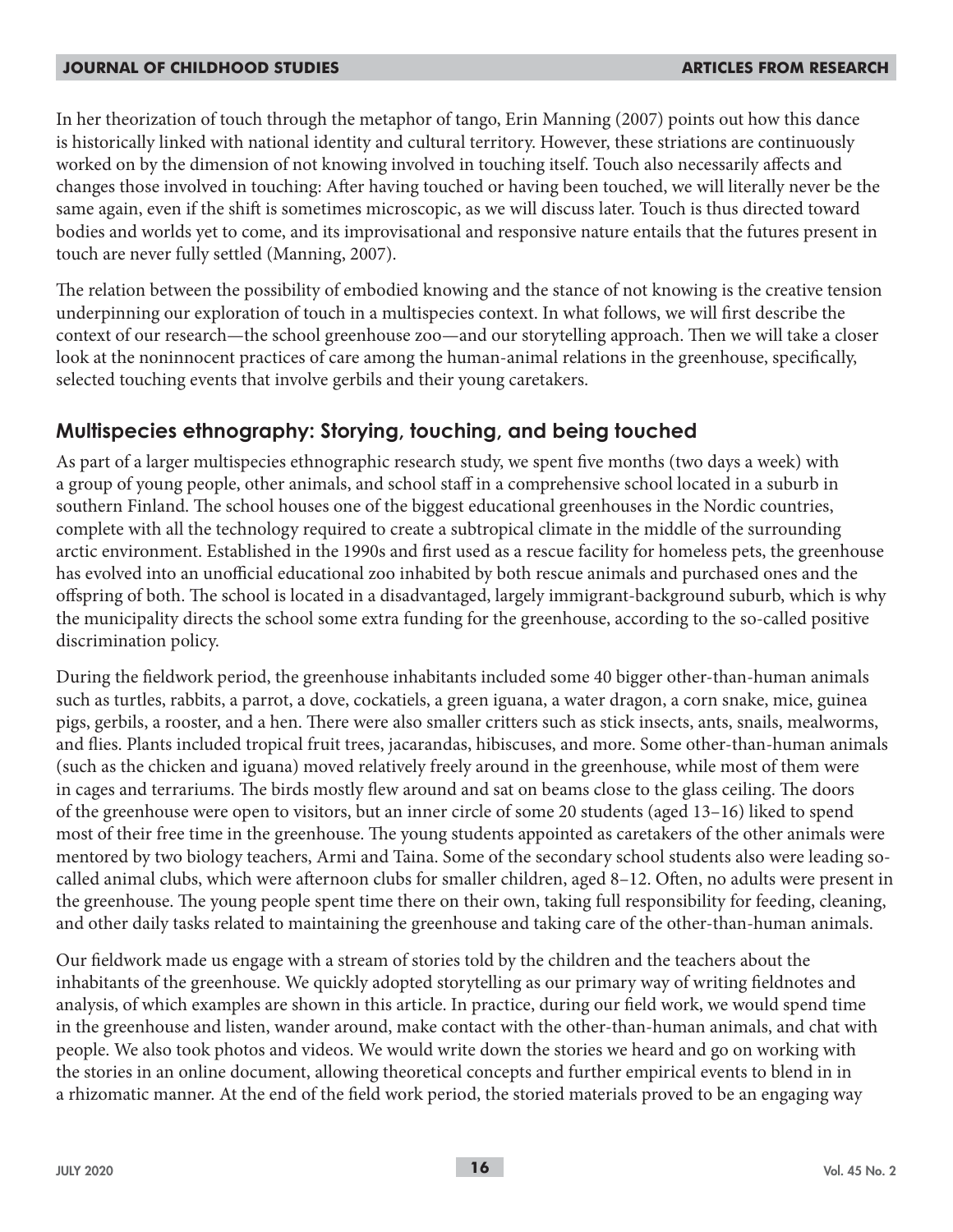to talk about our findings to the child research participants. In our storytelling-fieldnote writing we leaned on Haraway's (2016) ideas about the material-semiotic mutations of life, illustrated by her metaphor of "compost" and in her insistence that stories do things: "it matters what stories we tell to tell other stories with" (Haraway, 2016). Accordingly, while telling and retelling stories about touch, we also witnessed how these stories fuelled and encouraged further modes of touch in the greenhouse.

Äijä the iguana occupies a central place in the greenhouse. We usually find him standing (or sitting?) on a branch in his special glass-walled, extra-heated hut. Äijä is respected and acted upon with a certain cautiousness: already an eye contact with this slow, stiff reptile feels hypnotic. Tuure and I spend weeks in the greenhouse keeping distance from him. One morning, however, a previous student of the school comes to visit. We witness him caressing Äijä, stroking his cheek in a spot where the skin is softer and looser. He tells how he used to be Äijä's responsible caretaker; he still comes every now and then to see him and to check if he still remembers him. "He does." Encouraged by this, Tuure touches Äijä and strokes him, and soon I stroke it as well. (storytelling fieldnotes)

The example above illustrates how bodies and stories become ingredients of a kind of material-semiotic "compost" (Haraway, 2016). It was through listening to the stories of the lizard's former caretaker and watching him touch Äijä that we also gained the courage to touch Äijä ourselves. This event then continued to affect life in the greenhouse.

The aim of troubling the anthropocentric gaze in ethnographic work presents a vast methodological challenge. How might we justify calling our storytelling approach "multispecies"? We follow earlier multispecies ethnographic scholarship in that our ambition is not to make claims about "capturing" an authentic (animal) perspective; rather, the focus of our study is multispecies relationality, or "questions of kinds and their multiplicities" (van Dooren et al., 2016, p. 1). Animal philosopher Vinciane Despret (2016) suggests that scientists could work through creating "versions" and refers to speculative and poetic modes of knowledge, which do not need to be harmonized or coherent. One of her research protocols, "visiting," points at an approaching of the other in a polite and respectful manner, with an awareness of the possibility of mutual and intra-active shaping of the other. This kind of research can hardly be generalized or normative; rather, it is anecdotal and situated (Snaza, 2019; also Puig de la Bellacasa, 2017). Multispecies scholarship at large emphasizes the impossibility of outside observing, and instead suggests "passionate immersion" in the field (Tsing, 2010; van Dooren et al., 2016).

Most conventional qualitative research ethics are based on human individuals' integrity and safety, and they reflect the wish to control any unpredictability that might occur during the research. This wish becomes complicated in a multispecies research setting. How, for example, could you ask for informed consent from the other-than-human participants of the study? Multispecies research reveals how the formative steps of research ethics adhere to an anthropocentric worldview (Pedersen & Pini, 2017). When a research setting is understood as a multispecies one, the ideas of individuals begin to be replaced with those of multiplicity. In these kinds of settings, participants are "always more than one" (Manning, 2013; van Dooren et al., 2016), or in fact, regarding touch, always more than two, as we are going to discuss later.

Eventually, we suggest that touching itself can be considered as a mode of multispecies methodology that involves aspects ranging from research ethics to the epistemological and ontological premises of inquiry. When we first came to the greenhouse to begin fieldwork, we went to see all the kids and their teachers, but also our other-than-human research participants. Walking around in the greenhouse from one cage to a terrarium and back, we made ourselves present to the other-than-human animals by touching the glass of terrariums, kneeling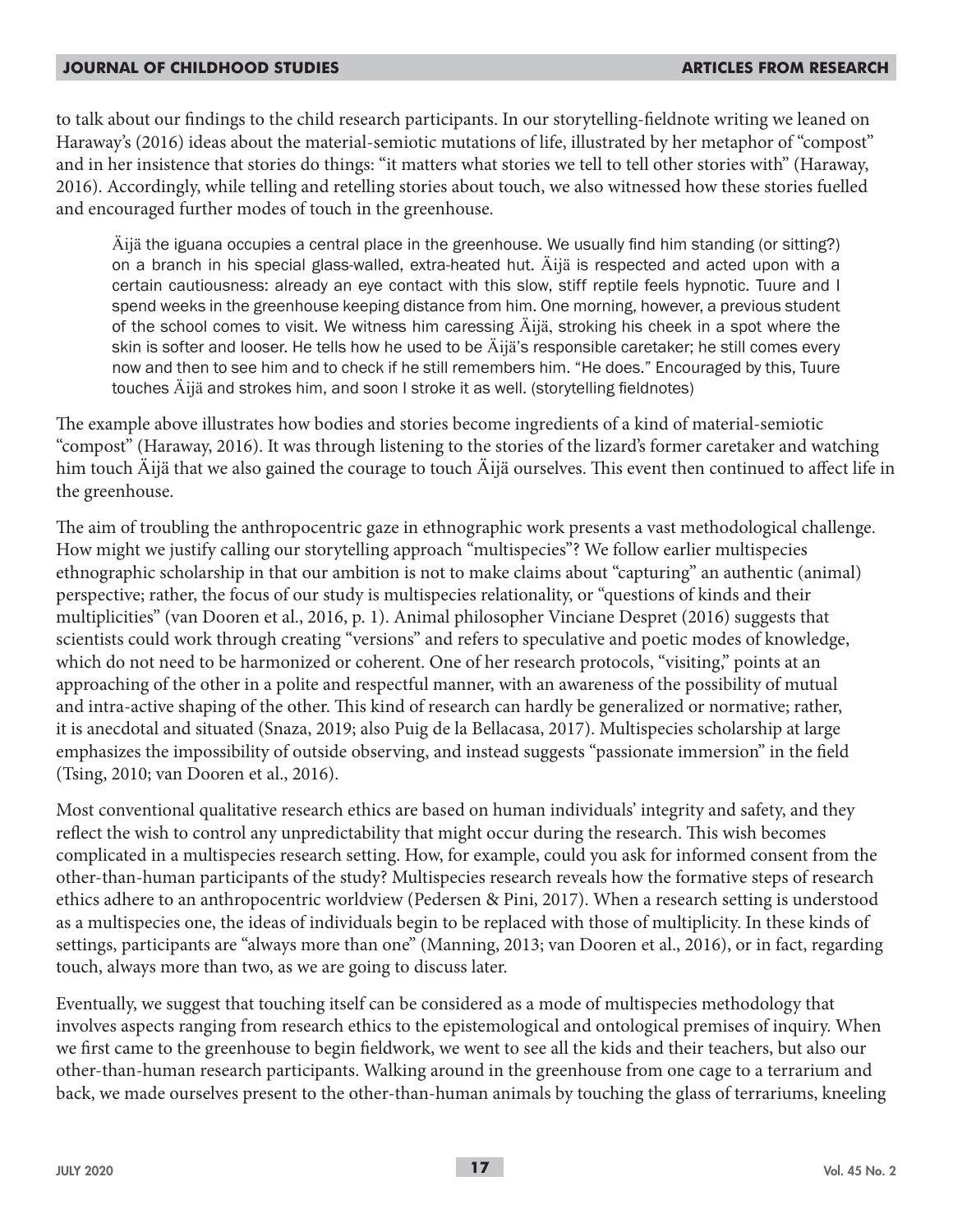in front of the cages, making eye contact, noises, and movements, talking, and breathing/sniffing. Without giving it a further thought, it so happened that we touched the other-than-human animals whenever it seemed safe and appropriate (sometimes we were responded to by a bite). However, in addition to the researchers approaching the other animals, the other animals also approached the researchers. When the turtle Jimi hurried across the greenhouse floor to gnaw our leather shoes—which, according to the stories we were told, was his habit of "dancing" with his previous owner—the necessity to inquire through means other than only verbal or visual became evident.

## **Caring hands**

A greenhouse, once established, needs daily maintenance and care. Human hands are involved in almost every aspect of organizing and taking care of this technical construction, in this case the home of many other-thanhuman animals. We followed how the children and young people moved coops and terrariums from one place to another, decorated them, wiped the floor, changed new materials for dirty ones, threw garbage away, fed the other-than-human animals, chopped food, and brought fresh water for them. Human hands were involved even in the reproductive processes of the other animals at the greenhouse (see Hohti & Tammi, 2019). The final encounters between the hands of the caretakers and the smaller animals like gerbils had to do with death: the caring hands (the hands of one of the biology teachers) filled a glass tin with ether, dropped the gerbil in, and closed the lid tightly. This is how the smaller animals in the greenhouse were sometimes euthanized. The last time the bodies of the humans and their small companions touched each other was when the gerbils were buried or dissected during a biology lesson.

Who gets to live and die, and how, are matters of worlding (Haraway, 2008). The greenhouse world is hand led and hand dependent, shaped and conditioned throughout by the capabilities of human hands and their prostheses, such as technologies. It is along these lines that pet keeping and "animal rescue" are possible, but also uneasy questions of pain, freedom, birth, death, and killing are propelled. Of course, we do not claim that humans with hands are the only possible actants of care. However, the work of human hands in the greenhouse drew our attention because of the ways in which care and touch materialized in and through them. The capabilities of the caring hands became illuminated as noninnocent.

The material, the affective, and the ethico-political dimensions of care were also brought up by the children. At the animal club, the young leaders asked the participating children to make a list of a gerbil's daily needs on the blackboard:

Food **Water** Hay Box Cage Sawdust Tail (for balancing) Sand Social animal (needs other gerbils) Seed mix Vegetables Berries Insects Stroking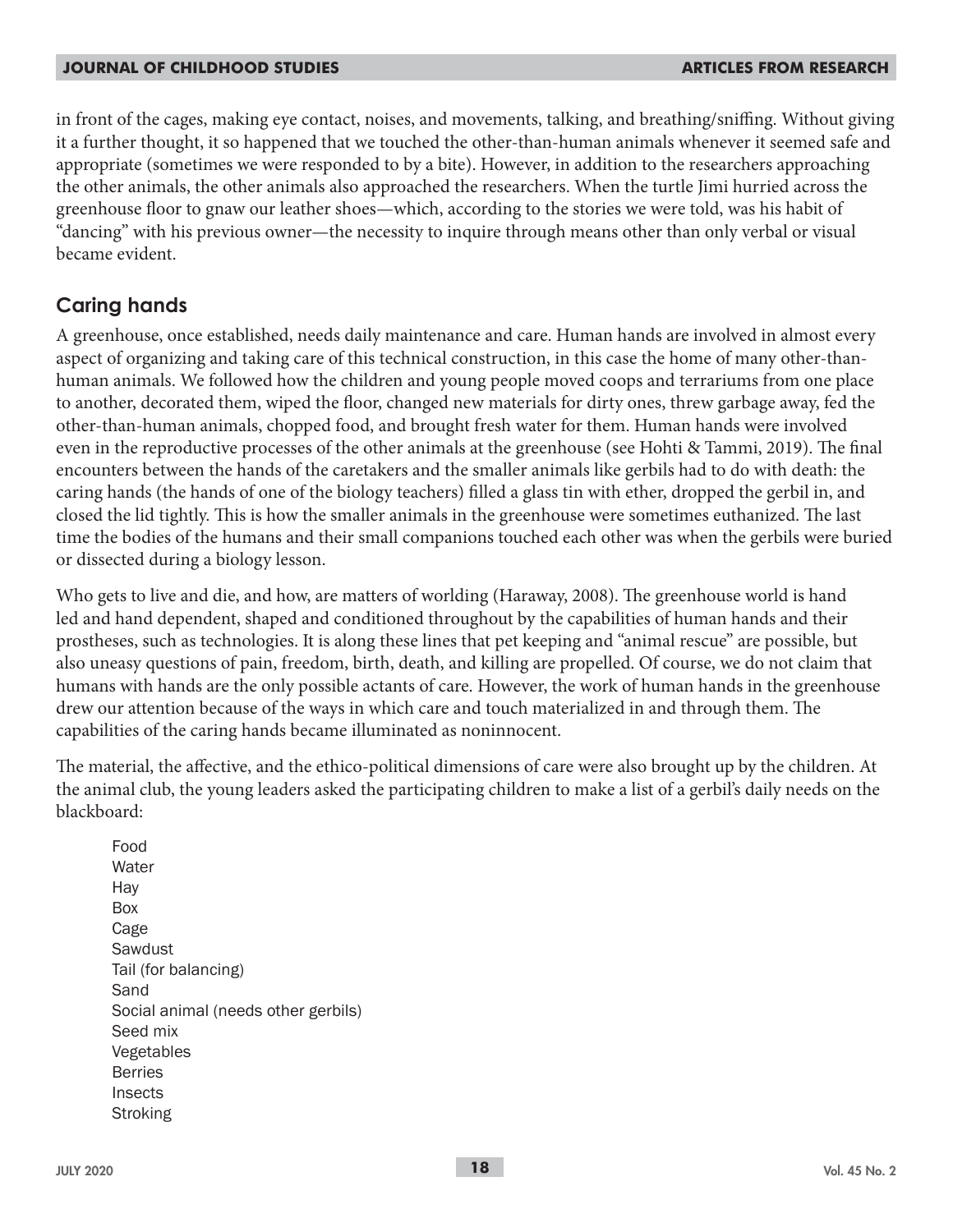The list gathers together some of the things a greenhouse gerbil is daily in touch with. Besides maintenance and provision of food, water, and a suitable environment, the children also included social and affective aspects of care in their list. But as Puig de la Bellacasa (2017) theorizes, along with the material and affective dimensions of care, the ethical and political issues emerged at once. The hay, the sawdust, the seed mix, and the cage relate to the ethically dilemmatic histories of captivity and commercial pet industry: The inherently asymmetrical power relation between humans and gerbils is the background from which the specific lives of the greenhouse gerbils emerge. The existence of an individual in isolation is rendered an illusory figuration. Be it humans or their tiny companion species gerbils, the greenhouse critters depend on assemblages of electricity, fresh water, economic resources, curricular discourses, and more.

The histories of humans and their other-than-human companions intersect in complex ways. In the course of processes of coevolution, some animal species have been bred toward the needs and desires of humans, and on the other hand, humans have become attached to and dependent on the capabilities and qualities of some otherthan-human animals: for scent, playfulness, intimacy, and so on (e.g., Haraway, 2008). How gerbils became pets is a source of stories in itself. Pet gerbils are said to descend from 20 pairs of gerbils that were captured in Mongolia in the 1950s and sent to the USA for laboratory research (New World Encyclopedia, 2019). One story about the domestication of gerbils is that they bred too rapidly, and the laboratory started giving them to the workers. Another version of the story, told to us by a pet store keeper, maintains that some workers in the laboratory understood that gerbils were sensible beings with souls and therefore started caring for them. The assemblages through which gerbils became popular pets can only be speculated on, but what is evident is that these assemblages made the gerbils "not killable" (see also Despret, 2016) but instead "strokable."

Fudge climbs on Jaana's sleeves and she takes the gerbil back onto her palms. "How did you first become interested in gerbils?" "In 2016 I was here the first time. I wondered what these are ... I was told they are gerbils. Ever since I have come to greet them every time I come here. Usually I don't take the other gerbils in my hands, just this one. This has got used to me." (storytelling fieldnotes)

Ultimately, the noninnocent shared histories of gerbils and humans have to do with bodies, hands, and rhythms. Jamie Lorimer (2007) talks about "nonhuman charisma" as a relational variable that emerges from the material and ecological properties of interacting sensory bodies. The reasons for the popularity of gerbils as pets can be found in the fact that gerbils are day-active beings, but also, their small size makes them easy for humans to accommodate, to transport, and to hold in hands. When Jaana forms a little nest with her two palms, Fudge fits into them perfectly.

### **Stroking**

Relations of care are not only situated in time and space, but they interfere with time and create specific "care time" (Puig de la Bellacasa, 2017). Ultimately, in our study, stroking had the capacity to interfere with the temporal structuring of school. "I always come here," said one of the children. In this sense, the idea of "getting used to" hardly concerns the other-than-human animals only (see Despret, 2016). In the course of a longer period of care time, stroking can become a way of getting to know how the other is doing and what she might need.

One day Salla, one of the caretakers, approaches us with a gerbil in her palms. "Here is Musetta. It no longer does all those funny things; its ribs can be felt; its caretakers are not spending time with it." (storytelling fieldnotes)

Good care at the greenhouse included the assumption of human caretakers spending time with their "own"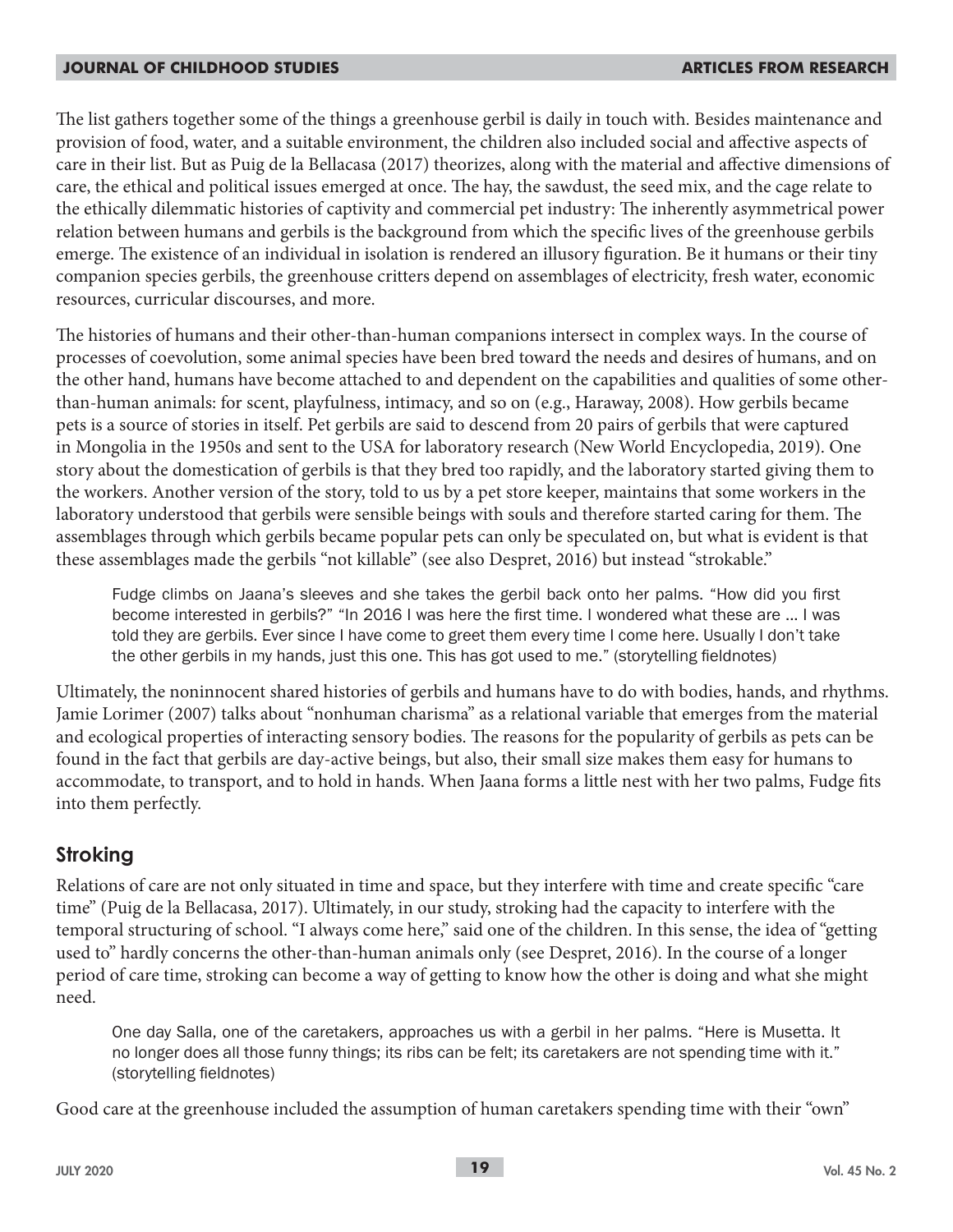greenhouse animals in physical closeness. In the case of Jaana and several other students, this meant visiting the greenhouse before, during, and after the school day, lifting the gerbils from their terrariums, taking them into their hands, stroking, caressing, and talking to them. An intense mix of affect and care emerges along with stroking. Touch as an aspect of care has been considered as reinforcing the affective bond between individual animals and thus as elementary for the survival of the beings (Lemma, 2010). The stroking of a purring cat is one of the most rewarding experiences of cat lovers. These kinds of engagements also belong to the obvious forms of human-animal interactions that are believed to enhance the well-being of humans, which is a dominant focus of many studies on humans and their pets (e.g., Esposito et al., 2011; Prokop & Tunnicliffe, 2010).

As Puig de la Bellacasa (2017) notes, while care is born in relationality, it also creates new relations, also surprising ones. We found one such surprise in the greenhouse when a group of boys devoted themselves to taking care of giant African snails, giving them baths and stroking them, although we had considered these creatures among the least charismatic animals in the greenhouse—their housing used to be behind the gerbils', the glass of their terrariums covered in slime.

Puig de la Bellacasa (2017) talks about "the mingling of literal and metaphorical meanings that make of touch a figure of intensified feeling, relating, and knowing" (pp. 98–99). Situated in the school environment, stroking could be simply another mode of constructing empirical species-specific knowledge about other-than-human animals. Learning to know the other as a particular significant other living in an "associated world" (Despret, 2016), however, multiplies the dimensions at hand.

### **The precarious dance of touch**

Let us return to Jaana and Fudge and the relation between them that we have come to think of as "love at first touch." We watch the video of the small gerbil and the girl over again, mesmerized. Fudge climbs up Jaana's sleeves and she carefully takes the gerbil back onto her palms, stroking it, making sure it does not drop. However, Jaana is not holding the gerbil down, but the gerbil and the girl engage in a continuous exchange of movements and response to movements whereby a mutual balance is maintained.

"How can you tell if it likes it or how it feels about being in hands?"

"Well, at this moment it is a bit afraid."

"Do you feel it, or how do you know it?"

"Like, I don't feel it, but for so long I have only taken this gerbil ..."

"Okay. So it's different each time?"

"Yeah." (storytelling fieldnotes)

Even though the movements might seem repetitive, touch is invented differently in each repetition. In addition to larger movements, this improvisational dance includes an infinite number of smaller movements—movements so minute they are close to imperceptible. Manning (2014) draws on Gil's ideas on bodies as more than, talking about how seeming balance always requires such micro movements, as well as virtual movements: intervals, intensities, forces. She suggests that each balance is a multiplicity—there is no single axis of the body, no single point of stasis, rather only something she calls "metastability" or precarious equilibrium. For Manning, the micro movements are vibrational forces that make moving bodies multiple and complexly active. When Jaana and Fudge touch each other, they are invited into a precarious dance that demands continuous rearticulation,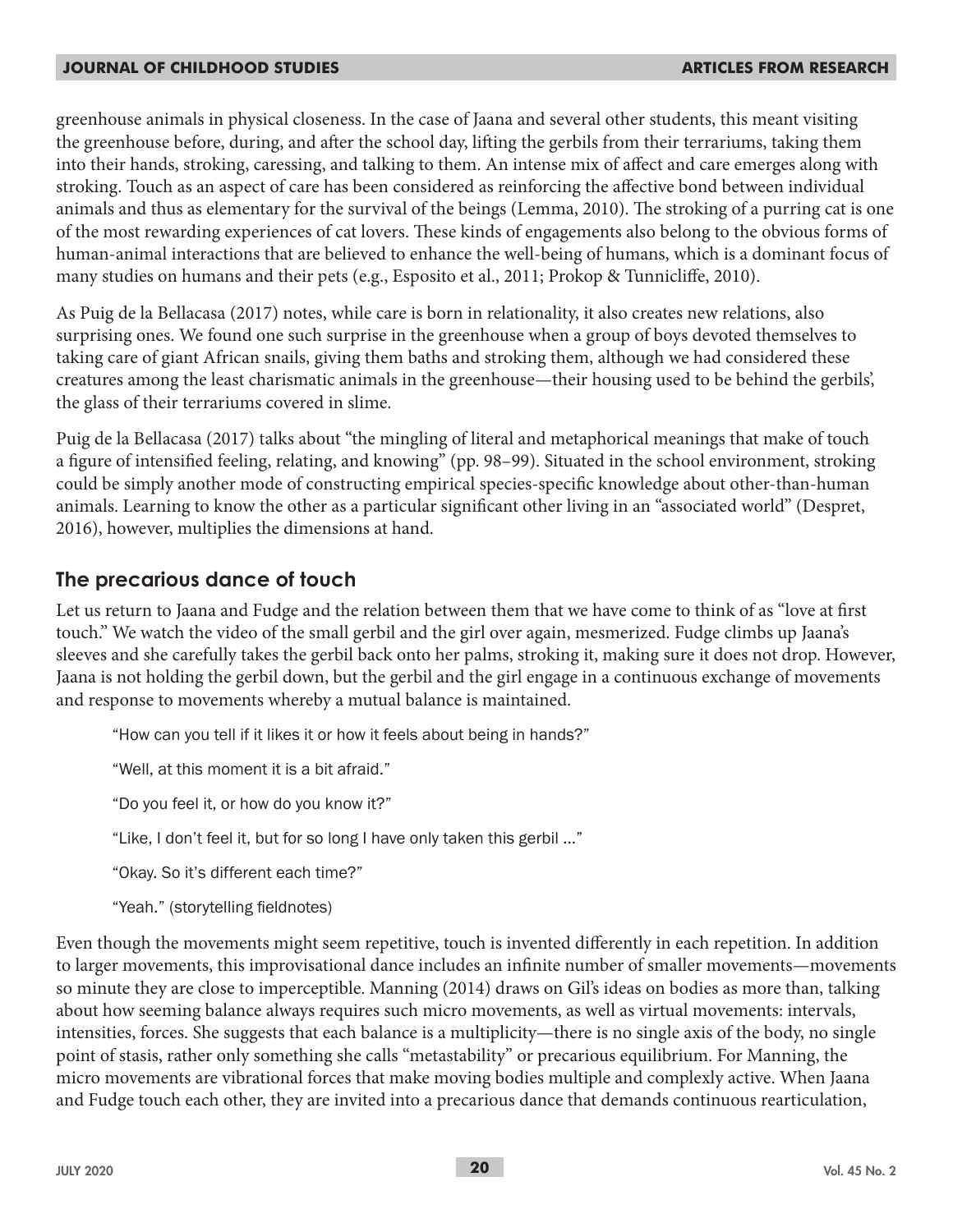exchange, and response—a contact improvisation that is actually intra-action involving the creation of a specific spacetime. Within this field of vibrational forces consisting of smells, visions, sounds, microbes, hormones, and other chemicals, we can begin to perceive how their bodies exist beyond their skin. The human being and the gerbil as bounded individuals are not the only entities in touch here. When consisting of micro movements and in-betweens, touch is multisensory, or better: multiple.

Along with the world-making dance, a specific kind of thinking—"thinking-with"—can emerge. The partaking entities do not necessarily merely think together, however, but the micro movements make it something like thinking from within. Following Manning (2014), this kind of thinking or knowing might feel like nonthinking. Thinking with is different than thinking about, because in it thought and movement become one in a shared dance. Such a process does not have an aim outside of itself. Rather it is a way of relating, or making space for relations, knowledges, and bodies yet to come. What emerges is not only knowledge about the other but a sort of dancing-knowing that cannot easily be put into words.

Theorizing touch and dance together suggests that where lived and fleshy relationships are at stake, neither stability nor a perfect balance can be found. There are only balancing events that render those relationships always already porous, never stable, and lively.

## **DO NOT TOUCH**

Above, we analyzed touch as a balancing event emerging between a child body and other animal bodies. Touching events between species, those that can be likened to a dance, however, are sometimes heavily regulated. When we started our fieldwork in the greenhouse, our attention was caught by some of the notes on the walls of the terrariums and cages: "DO NOT TOUCH" or "ONLY APPOINTED ANIMAL CARERS ALLOWED TO TOUCH." Stress was an issue constantly brought up by the greenhouse kids. We were told that stress could be induced by too much stroking by too many hands—a situation very realistic, for example, during the breaks, when there often was a rush to the gerbil terrariums. While the children were expected to be in physical contact with their companion animals and were sometimes scolded by other caretakers if they had not done so, the stress discourse indicated the existing need to balance between the desire of touching and its effects.

The bunnies are sometimes so stressed. You notice it when you go to their cage and open it, they don't come to the human, for example. If you hold them on your lap, they start to nibble, and so on. (one of the student caretakers)

One of our participants, Mikael, contemplated why she had difficulty taking other animals in her hands. For her, physically touching the gerbils and stroking them were overwhelmingly uncertain acts, and the not knowing involved in them became too much. She did not want to touch the animals without being sure how they would feel about it. Touch offers us the possibility of asking and sensing what the other might be experiencing, but it also opens space for speculating what kinds of new relationalities might become produced (Puig de la Bellacasa, 2017). For Mikael, the possible consequences of touch were too precarious and uncertain, potentially exposing the participants to new vulnerabilities.

Paula is sitting with the other kids on a table, telling them about the rabbits she has at home. All the kids have gerbils in their hands. The hands do not stay still: with gerbils they have to adapt to another rhythm and movement, they become different hands, and the gerbils in turn have to adapt to another rhythm and movement with the hands ...

Now Paula holds a black gerbil so hard it can't move. It sinks its teeth into Paula's hand, biting it for a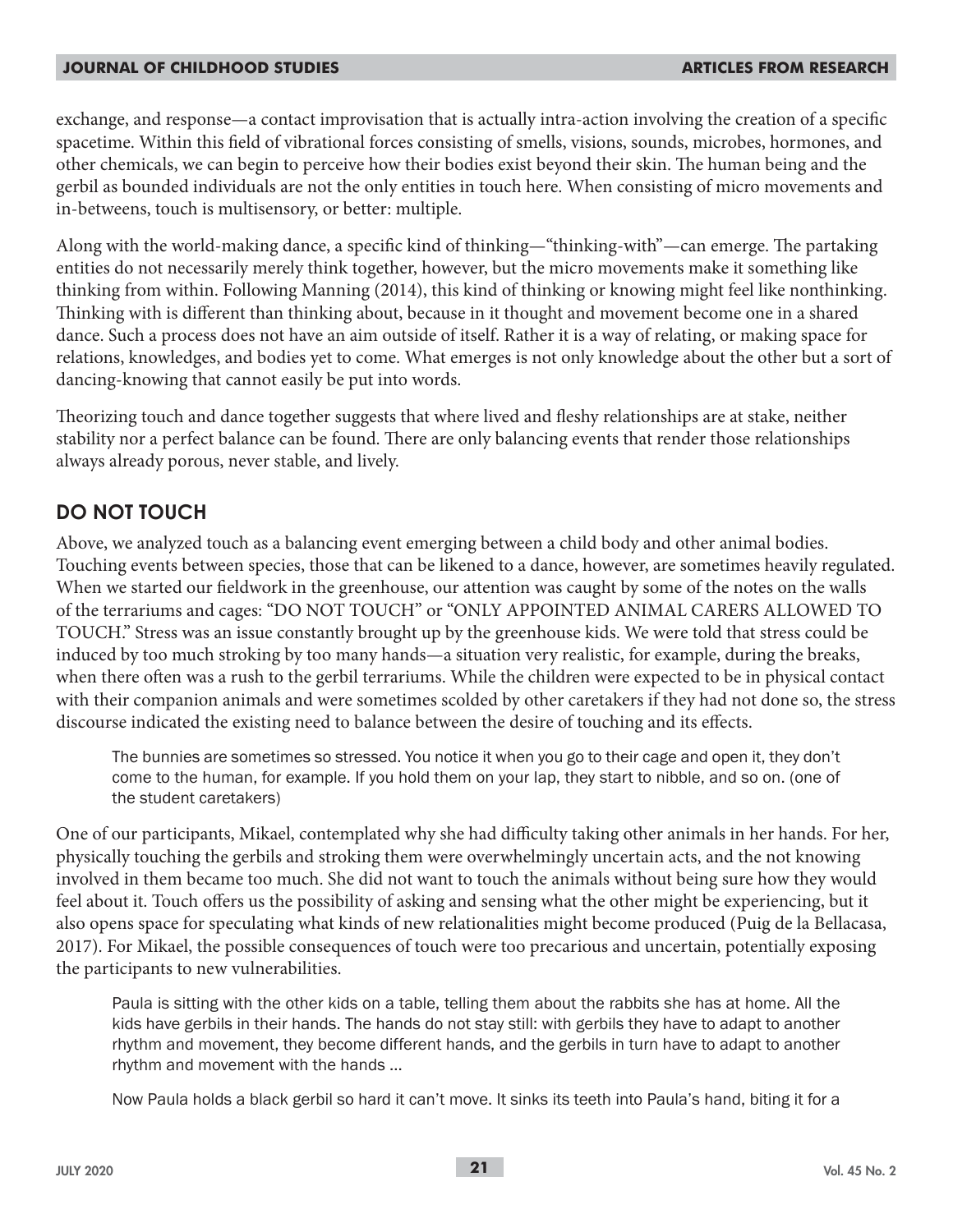really long time; it did not stop for 30 seconds or so. Paula keeps yelling and screaming: "Help! help me, what can I do!" Then the gerbil finally lets go followed by a blood spill. Armi the teacher takes Paula to the water sink, cleans the wound, and puts a Band-aid on. Paula is still crying. Armi tells Paula that all the best caretakers have been bitten by their animals. Paula is not that sure: "I will never hold gerbils again, at least not black ones!" (storytelling fieldnotes)

The events storied above have provoked us to go even closer to touch, following Haraway (2016), who insists in looking at the details of a situation because they matter. As one version of touch, biting does not occur merely between two bodies: the gerbil and the child are differentially enmeshed within a larger relationality. The nose of the gerbil moves. So does the mouth of the child, and the body of the researcher is not outside of this assemblage either. This way, it is not only the skin as the boundary of distinct bodies that is involved in touching. Rather, touching emerges in between multiple moving bodies in relation.

Throughout this paper, we have used dance, specifically tango and contact improvisation, as points of reference when making sense of moving bodies in multispecies touching events. Dance helps us to understand how movement produces bodies that did not exist before. A fundamental difference, however, emerges in connection to the ethical issue of consent. The principle of mutual consent means that contact improvisation can be stopped any time. But in the interactions storied above, the possibility of escaping from the dance was not equal. Following Despret (2016), we could ask what this kind of a dance *asks from us*. Her approach does not try to imagine the gerbils' point of view of the dance as a truthful representation; rather, she suggests thinking with "versions"—a methodology that leads

to a multiplication of definitions and what is possible, to make more experiences visible, to cultivate equivocations, in short, to proliferate narratives that constitute us as beings who are sentient, connected with others, and affected. To translate is not to interpret, it is to experiment with equivocations. (Despret, 2016, p. 176)

Thus, we hereby offer our version. The nibbling pushes the hands-in-sensation to move differently. During the movement, or dance, biting is sometimes disciplined ("don't bite") or essentialized ("gerbils always bite"; "they bite almost everything"). Sometimes the biting pushes the humans to listen to the dance differently ("maybe it wants to go back to the terrarium") or to meet the limits of their understanding ("help, I don't understand this gerbil"). Biting, we might insist, is an example of contact improvisation gone violent. Perhaps violence was always present in the turns of the dance as a potentiality. We might also think about the shared interspecies histories in terms of dance. This way, animal captivity, commodification, and utilization for human purposes in homes, in laboratories, and in factory farming could be understood as movements on the same continuum—as violent materializations of dance. But returning to Armi's comment on the importance of bitings in learning to care, we might also consider the ways in which touching events themselves teach us abilities to respond, or response-abilities (Barad, 2007). Understood this way, care in human-animal relations cannot be standardized or taken for granted—it is relational, complex, and noninnocent.

### **Always more than two**

In Western anthropocentric worldview there is a long tradition of thinking about relationships in terms of oneto-one interactions. As the saying goes, it takes two to tango. But as we have shown, when bodies reach out to touch each other, the consequences are never certain. With Manning (2007) we have suggested that touch cannot be separated from other sensations and movements: a body (as movement) also expands outside of its skin.

A new supply of hay had been brought in just before a winter holiday. Some students had negotiated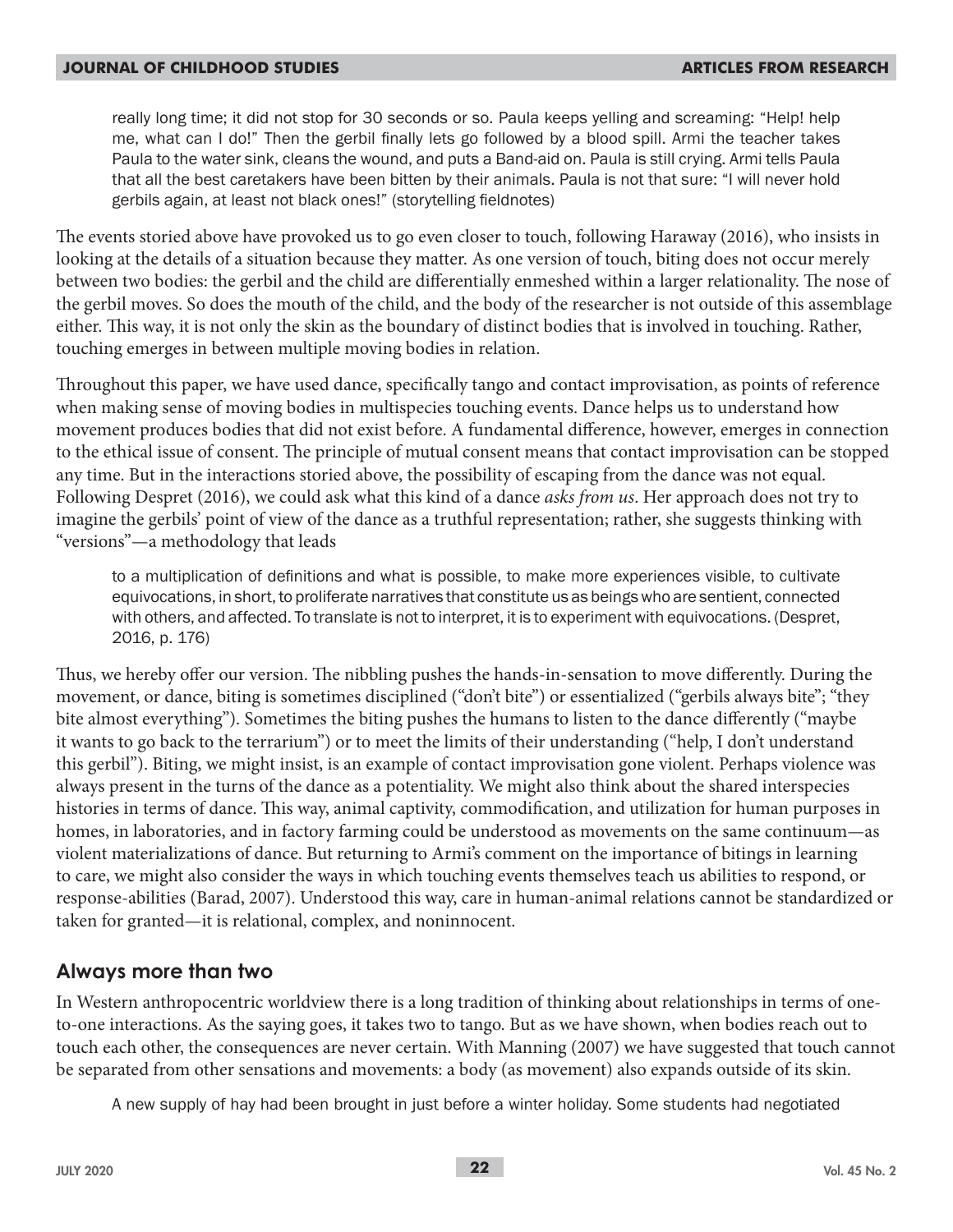with the housemaster that they could come to the greenhouse to meet the other animals despite the holidays. One day they noticed two wild mice in one of the food baskets and put them into an empty terrarium, covering it with a blanket. The plan was to keep them until spring and then release them somewhere outside of the city. A warning sign affixed to the blanket says: "DO NOT TOUCH—Risk of contamination." (storytelling fieldnotes)

By tuning to the microbial level, any wish to "know" or control touch has to be abandoned, as the number of potential participants in touch is multiplied by millions. The mice, not much different from gerbils in their physical characteristics, are "made unstrokable" due to their coexistence with potentially pathogenic microbes, such as salmonella and helicobacter. This provokes a speculation of how potentially myriads of microbial communities are in touch each time children and the other animals are (Yong, 2016). The aspect of not knowing multiplies when microbial life is given serious thought. In this sense, the greenhouse is not only a place where a multitude of animals (including humans) undergo various metamorphoses through touch inventions. To touch something or somebody means engaging in relational sensation and movement with uncertain and unforeseeable consequences. We have not heard stories about those consequences, and perhaps never will. While the majority of the existing research examines child-animal relations as one-to-one relationships and focuses on the potential benefits of those relationships for human beings, multispecies touch opens up a radical indeterminacy, one that concerns materials and bodies and numbers of bodies, but also spaces and times. Touch involves "always more than two" (Adsit-Morris & Gough, 2017).

One of the turtles has been taken to the vet. Its shell didn't look well. The vet explains that as turtles develop new layers of shell under the old one, the old one needs to be scratched away. The turtles cannot do it themselves. We are intrigued to hear that under the layers of old and new shell there is a fungus living. Turtle shell is made of the same substances as human nails. As Satu, one of the teachers, was spreading the medicine prescribed for the turtle shell, she wondered to us whether the rash she had developed on her hands could be made by the same fungi. (storytelling fieldnotes)

Microbes help us understand the material grounds for the statement that bodies have no clear boundaries. For example, scents that are emitted due to perspiration and that add to the stress worries discussed earlier are actually metabolic products of microbes living on the skin. "Getting used to each others' smells" is an oftenrepeated imperative in the multispecies community of the greenhouse. When microbes are involved, the scale of the epistemological and methodological challenge of multispecies research starts to appear (Ogden et al., 2013; Tammi, 2019). Such research might require the ability to "zoom" into the tiny details of an event and beyond, toward speculation as a mode of inquiry (Despret, 2016; Haraway, 2016; Puig de la Bellacasa, 2017). Microbes urge us to realize that we are dealing with multiple overlapping worlds that differ from each other and that we know very little about.

## **Touching is worlding**

The anthropocentric notion of other-than-human animals being beneficial for children is frequently brought up as if it is fact. Our own research project started from the observation that direct animal contacts are fast diminishing in Western societies, and from curiosity about the significance of animal contacts for children. However, we engaged above with touching events using theories of body, touch, and care to argue that childanimal relations are not to be simplified in this complex world. Our analyses illustrate how interspecies relationships and caring events, such as the one between Jaana and Fudge, indeed are complex because these relationships always take *more than two*. The specific focus on touch allows us to examine multispecies multiplicity and to observe how worlds are connected and made, including microbial ones. In addition,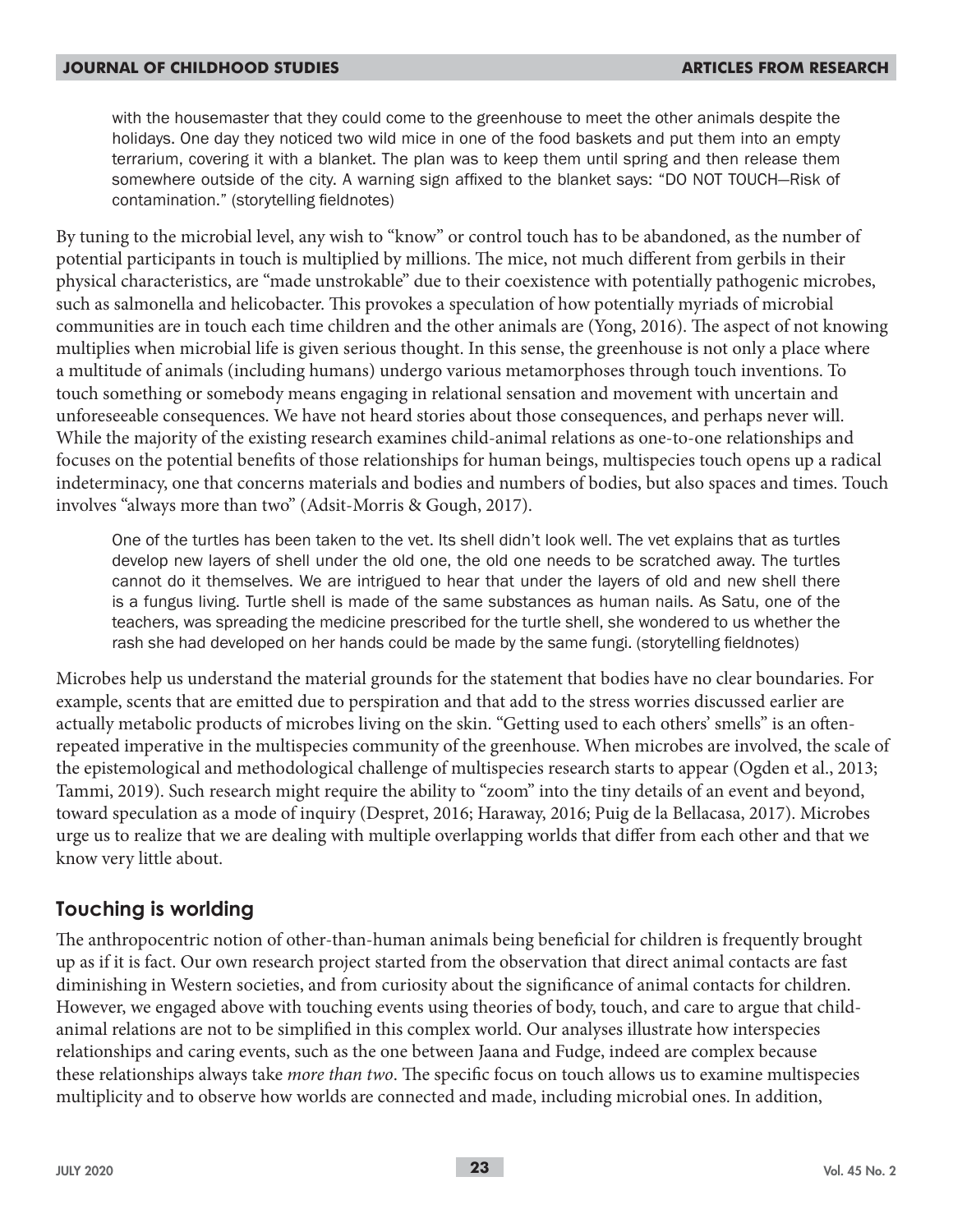speculative worlds are involved, those created and actualizing in the very moment of touching. Human-animal relations are precarious and never certain.

When thinking about care in child-animal relations, the beautiful, affective, and productive aspects of care easily surface. The historical and cultural aspects of pet keeping involved in mundane, everyday interspecies encounters remind us that pets, as well as pedagogical and domestic animals, are often "made strokable" through situated political (colonial), economic (commercial), and technological (industrial) assemblages. Through the "desiring machine" (Pedersen, 2019) of pet keeping, unflattering histories are often inherited. The "greenhouse kids" themselves sometimes noted that the greenhouse is an artificial, technologically mediated, and politically and economically ambivalent environment: "This is not nature!"

We claim, echoing Puig de la Bellacasa (2017), that it is in this impure world that contact zones (Haraway, 2008) are formed and questions of care need to be asked. While acknowledging the urgency of the questions concerning animal captivity, commodification, treatment, and utilization, we have here presented an extension to these problematics by zooming into the details of touching events. Touching dancing events makes both humans and other animals participate in the politics of regulation and boundary making, or choreographing an "interspecies etiquette" (Warkentin, 2010). Even if this dance is likely to involve unequal power relations and destructive ideas about human exceptionalism and superiority, it also remains open and precarious, thus allowing the disruption of these very same ideas, as well as other, toxic imaginaries. In terms of education, our study perhaps opens up alternative ways of thinking about the value of children sharing their lives with other animals. Pedagogies could embrace more risky and uncertain understandings of care and touch. They could also cultivate stories that take us from "truths" toward "versions" of coexistence while embracing the noninnocent dimensions and vulnerabilities that belong therein.

Touching could be seen as a way of knowing about the other or about the world, but we suggest it is more than that. Touching is *worlding*, because bodies are not settled prior to their encounter. This way, touching involves both not knowing and knowing, because we can neither fully trace, follow, nor predict the worlds involved (including ourselves as parts of them).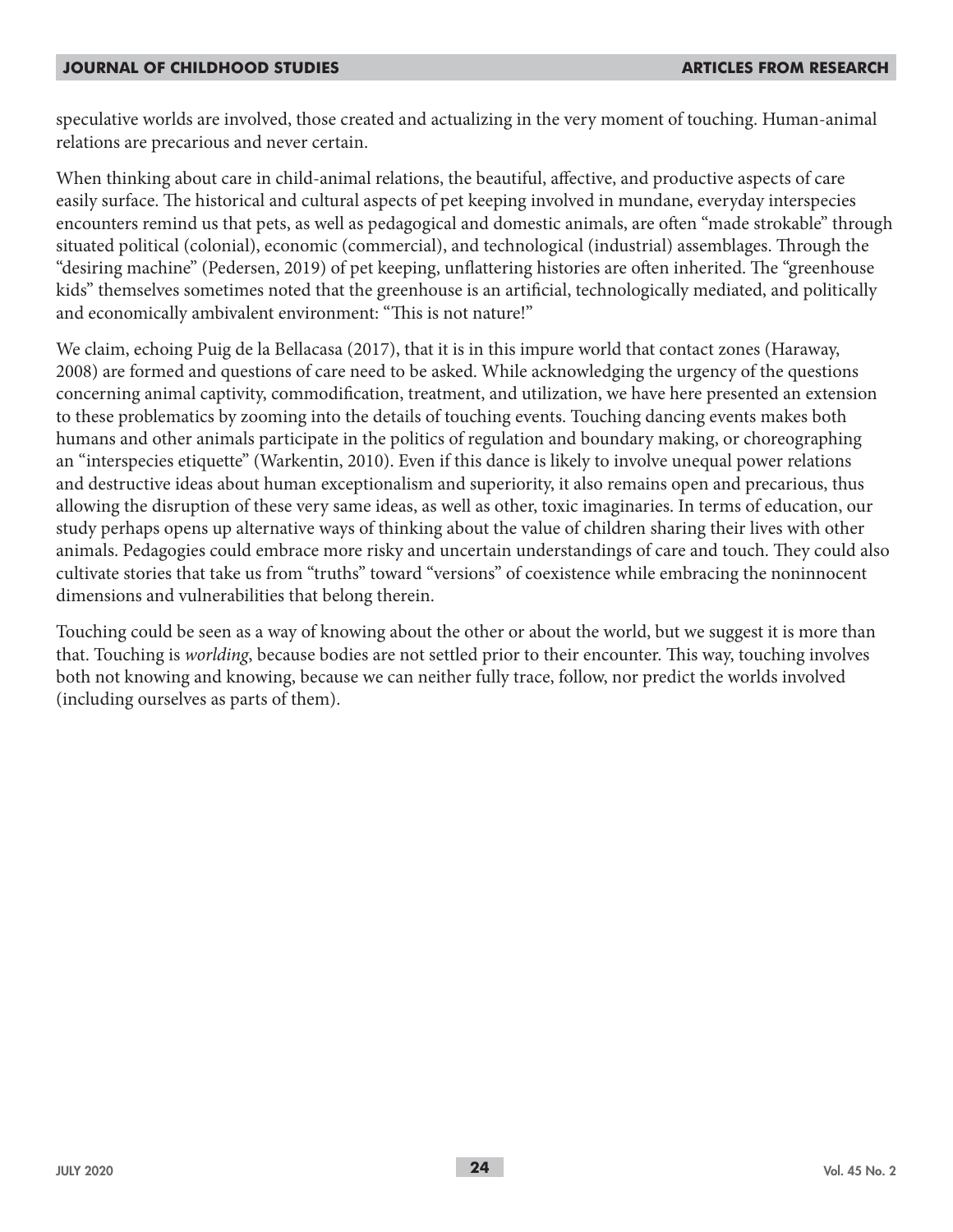#### **References**

- Adsit-Morris, C., & Gough, N. (2017). It takes more than two to (multispecies) tango: Queering gender texts in environmental education. *The Journal of Environmental Education, 48*(1), 67–78. https://doi.org/10.1080/00958964.2016.1249330
- Barad, K. (2012). On touching—The inhuman that therefore I am. *differences, 23*(3), 206–223. https://doi.org/10.1215/10407391- 1892943
- Blackman, L. (2012). *Immaterial bodies: Affect, embodiment, mediation*. SAGE.
- Cutter-Mackenzie-Knowles, A., Malone, K., & Barratt Hacking, E. (2018). *Research handbook on childhoodnature: Assemblages of childhood and nature research*. Springer International Handbooks of Education.
- Despret, V. (2016). *What would animals say if we asked the right questions?* University of Minnesota Press.
- Esposito, L., McCune, S., Griffin, J. A., & Maholmes, V. (2011). Directions in human-animal interaction research: Child development, health, and therapeutic interventions. *Child Development Perspectives, 5*(3), 205–211. https://doi.org/10.1111/j.1750- 8606.2011.00175.x
- Grusin, R. (2015). *The nonhuman turn.* University of Minnesota Press.
- Haraway, D. J. (2008). *When species meet.* University of Minnesota Press.
- Haraway, D. J. (2016). *Staying with the trouble: Making kin in the Chthulucene*. Duke University Press.
- Hohti, R., & Tammi, T. (2019). The greenhouse effect: Multispecies childhood and non-innocent relations of care. *Childhood, 26*(2), 169–185.
- Lemma, A. (2010). *Under the skin: A psychoanalytic study of body modification*. Routledge.
- Lorimer, J. (2007). Nonhuman charisma. *Environment and Planning D: Society and Space, 25*, 911–932. https://doi.org/10.1068d71j
- Manning, E. (2007). *Politics of touch: Sense, movement, sovereignty*. University of Minnesota Press.
- Manning, E. (2013). *Always more than one: Individuation's dance*. Duke University Press.
- Manning, E. (2014). Wondering the world directly—or, how movement outruns the subject. *Body & Society*, *20*(3–4), 162–188. https:// doi.org/10.11771357034X14546357
- New World Encyclopedia. (2019). Gerbil. https://www.newworldencyclopedia.org/entry/Gerbil
- Ogden, L. A., Hall, B., & Tanita, K. (2013). Animals, plants, people, and things: A review of multispecies ethnography. *Environment and Society*, *4*(1), 5–24. https://doi.org/10.3167/ares.2013.040102
- Paxton, S. (1993). Drafting interior techniques. *Contact Quarterly, 18*(1), 64–78.
- Pedersen, H. (2019). *Schizoanalysis and animal science education*. Bloomsbury.
- Pedersen, H., & Pini, B. (2017). Educational epistemologies and methods in a more-than-human world. *Educational Philosophy and Theory, 49*(11), 1051–1054. https://doi.org/10.1080/00131857.2016.1199925
- Prokop, P., & Tunnicliffe, S. D. (2010). Effects of having pets at home on children's attitudes toward popular and unpopular animals. *Anthrozoös*, *23*(1), 21–35. https://doi.org/10.2752/175303710X12627079939107
- Puig de la Bellacasa, M. (2017). *Matters of care: Speculative ethics in more than human worlds.* University of Minnesota Press.
- Snaza, N. (2019). Ethologies of education. *Cultural Studies <-> Critical Methodologies*, 20(3). https://doi.org/10.11771532708619873881
- Tammi, T. (2019). "What if schools were lively more-than-human agencements all along? Troubling environmental education with moldschools." *Environmental Education Research*. https://doi.org/10.1080/13504622.2019.1584881